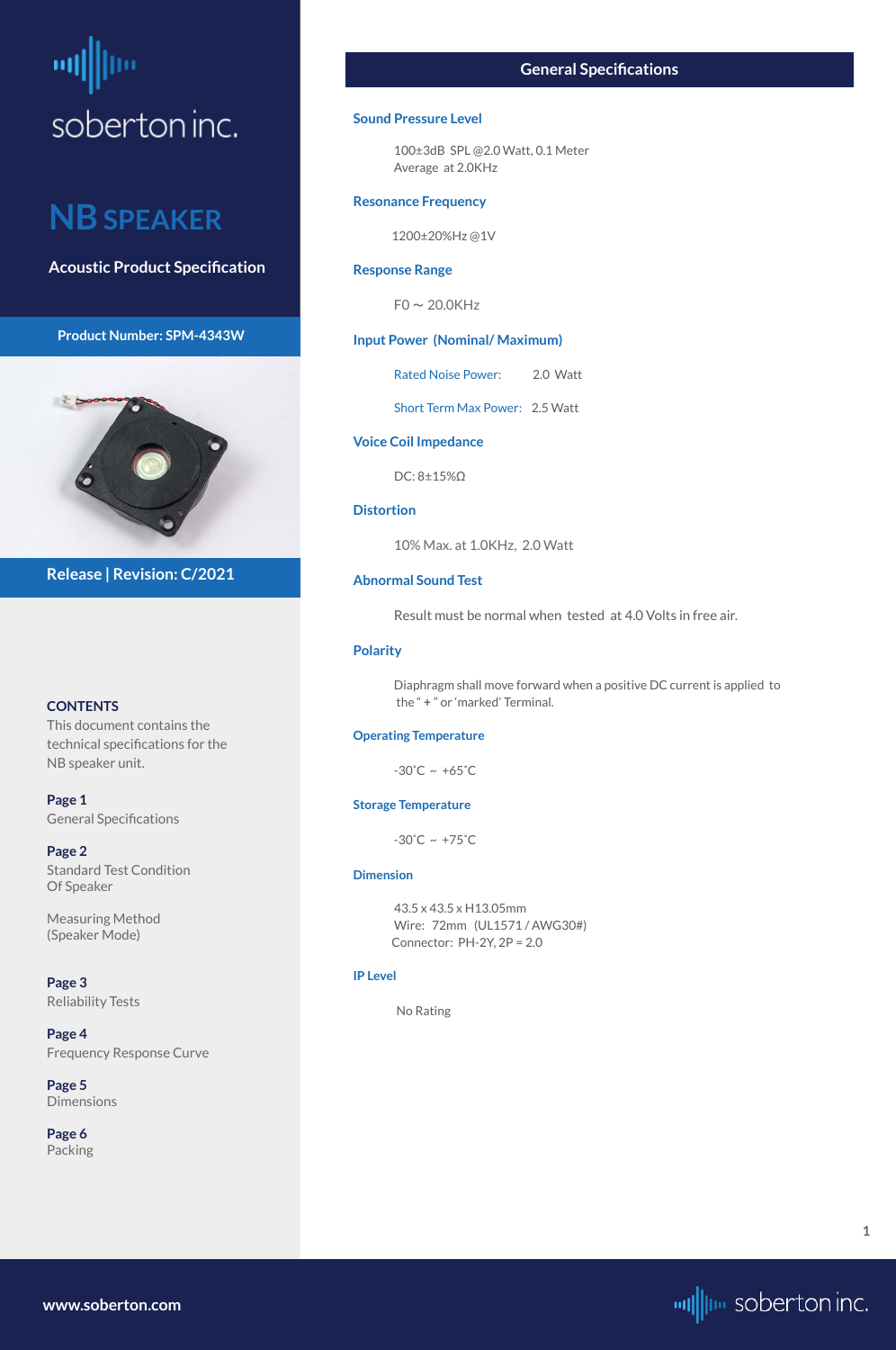# <span id="page-1-0"></span>soberton inc.

## **NB SPEAKER**

**Acoustic Product Specification**

**Product Number: SPM-4343W** 



#### **CONTENTS**

This document contains the technical specifications for the NB speaker unit.

**[Page 5](#page-4-0) [Dimensions](#page-4-0)** 

**[Page 1](#page-0-0)** [General S](#page-0-0)pecifications

**Page 2** Standard Test Condition Of Speaker

Measuring Method (Speaker Mode)

**[Page 3](#page-2-0)** [Reliability Test](#page-2-0)s

#### **[Page 4](#page-3-0)** [Frequency Response Curve](#page-3-0)

**[Page 6](#page-5-0)** [Packing](#page-5-0)

**Release | Revision: C/2021**

#### **Standard Test Condition of Speaker**

Standard test condition of speaker



**[www.soberton.com](http://www.soberton.com)**



#### **Measuring Method (Speaker Mode)**

#### **Standard Test Condition**

**Temperature** 15 ~ 35℃

**Relative humidity** 45% ~ 85%

**Atmospheric pressure** 860 ~ 1060 mbar

#### **Standard Test Fixture**

**Input power:** 2.0W / 4.0V **Zero level:** -dB **Mode:** TSR **Potentiometer Range:** 50dB **Sweep time:** 0.5sec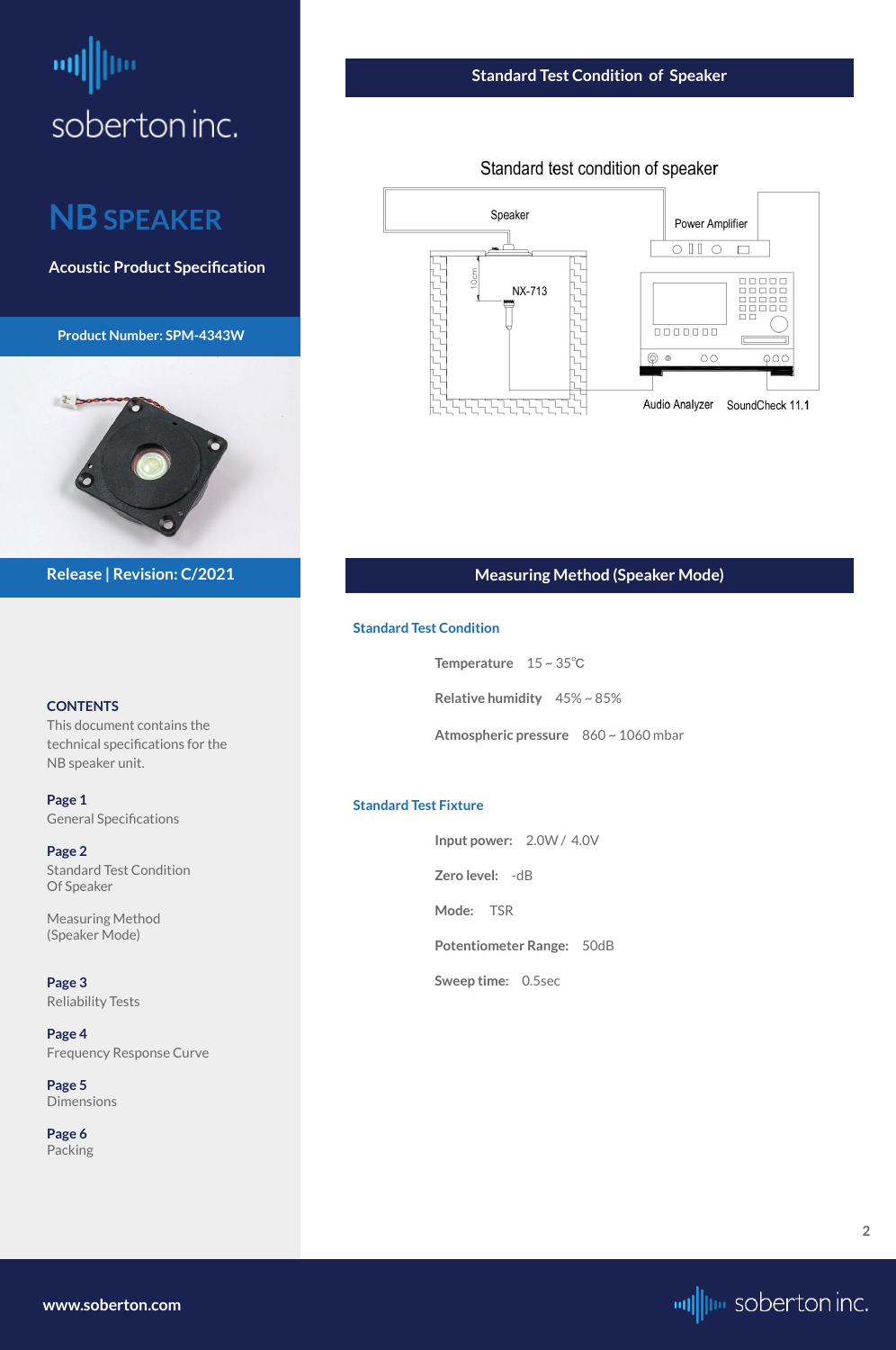# <span id="page-2-0"></span>щ soberton inc.

## **NB SPEAKER**

**Acoustic Product Specification**

**Product Number: SPM-4343W** 



#### **CONTENTS**

This document contains the technical specifications for the NB speaker unit.

**[Page 1](#page-0-0)** [General S](#page-0-0)pecifications

**[Page 2](#page-1-0)** Standard Test Condition Of Speaker

Measuring Method (Speaker Mode)

**Page 3** Reliability Tests

**[Page 4](#page-3-0)** [Frequency Response Curve](#page-3-0)

**[Page 5](#page-4-0)** [Dimensions](#page-4-0)

**[Page 6](#page-5-0)** [Packing](#page-5-0)

**Release | Revision: C/2021**

#### **Reliability Tests**

The sound pressure as specified will neither deviate more than ±3dB from the initial value, nor have any significant damage after any of following testing.

#### **High Temperature Test**

| High Temperature $+75\pm2\degree$ C |          |
|-------------------------------------|----------|
| <b>Duration</b>                     | 96 hours |
| <b>Low Temperature Test</b>         |          |

| <b>Low Temperature</b> | $-30\pm2\degree$ C |
|------------------------|--------------------|
| <b>Duration</b>        | 96 hours           |

#### **Heat Shock Test**

| High Temperature $+75\pm2\degree$ C |        |
|-------------------------------------|--------|
| Low Temperature $-30\pm2^{\circ}C$  |        |
| <b>Changeover Time</b> <30 seconds  |        |
| Duration                            | 1 hour |
| <b>Number of Cycles</b>             | 10     |

#### **Humidity Test**

| <b>Temperature</b>                 | $+40\pm2\degree C$ |
|------------------------------------|--------------------|
| Relative Humidity $90\% \sim 95\%$ |                    |
| <b>Duration</b>                    | 48 hours           |

#### **Temperature Cycle Test**

| <b>Temperature</b>                              | $-40^{\circ}$ C | $+85^{\circ}$ C |
|-------------------------------------------------|-----------------|-----------------|
| Duration                                        | 45 minutes      | 45 minutes      |
| <b>Temperature gradient</b> $1~3^{\circ}$ C/min |                 |                 |
| <b>Number of Cycles</b>                         | ント              |                 |

#### **Drop Test**

The speaker is mounted onto the dummy assembly, placed in a standard cardboard box and then dropped onto a concrete board

| 원 사 |
|-----|
|-----|

**Height:** 0.75m

**Number of Cycles**: 6

#### **Load Test**

White Noise (EIA filter) for 96 hours @2.0W input power

**[www.soberton.com](http://www.soberton.com)**

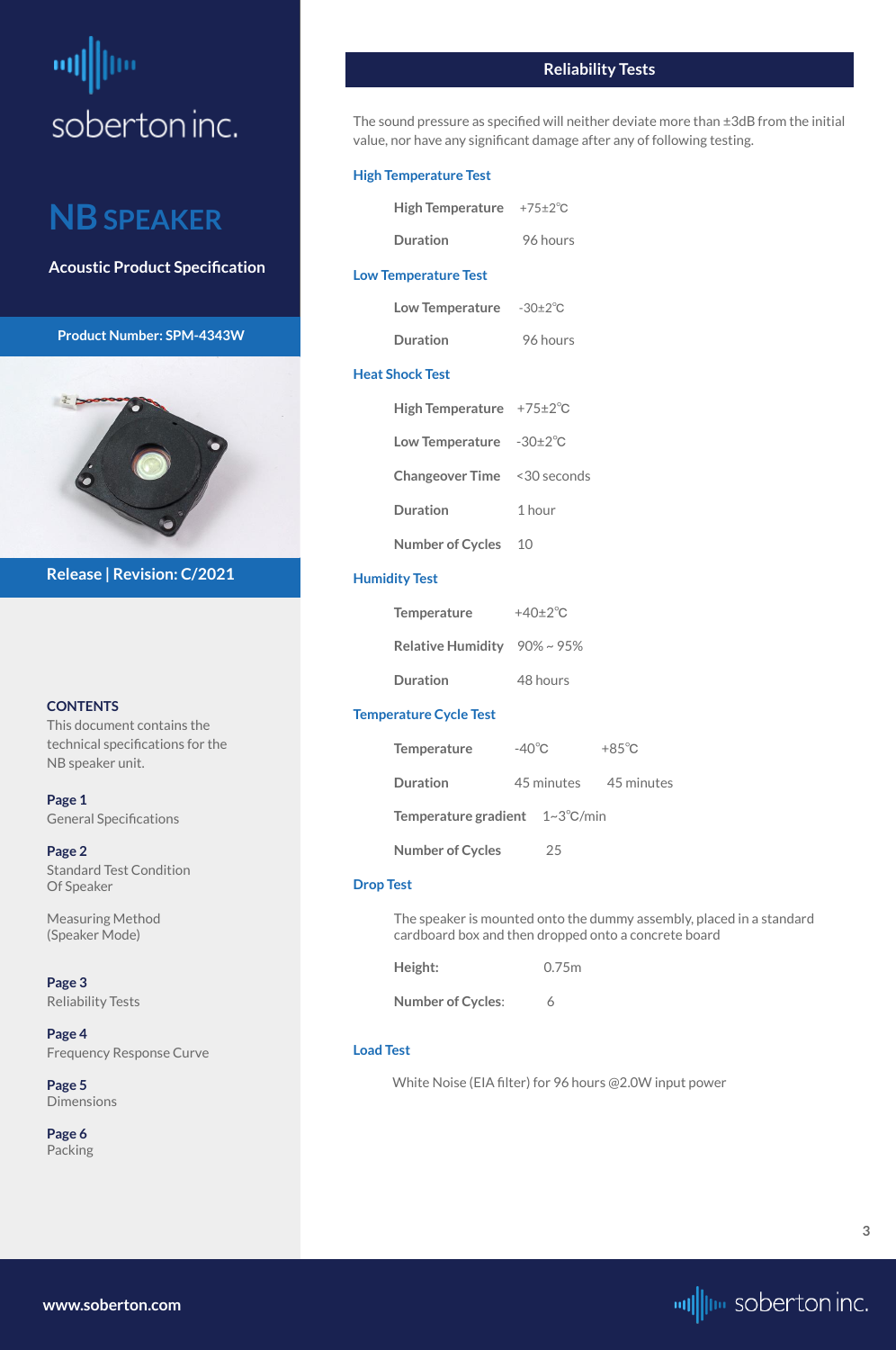# <span id="page-3-0"></span>щļ soberton inc.

## **NB SPEAKER**

**Acoustic Product Specification**

**Product Number: SPM-4343W** 



#### **CONTENTS**

This document contains the technical specifications for the NB speaker unit.

**[Page 1](#page-0-0)** [General S](#page-0-0)pecifications

**[Page 2](#page-1-0)** Standard Test Condition Of Speaker

Measuring Method (Speaker Mode)

**[Page 3](#page-2-0)** [Reliability Test](#page-2-0)s

#### **Page 4** Frequency Response Curve

**[Page 5](#page-4-0)** [Dimensions](#page-4-0)

**[Page 6](#page-5-0)** [Packing](#page-5-0)

**Release | Revision: C/2021**

**[www.soberton.com](http://www.soberton.com)**



**4**

#### **Test condition:** 2.0W/0.1M

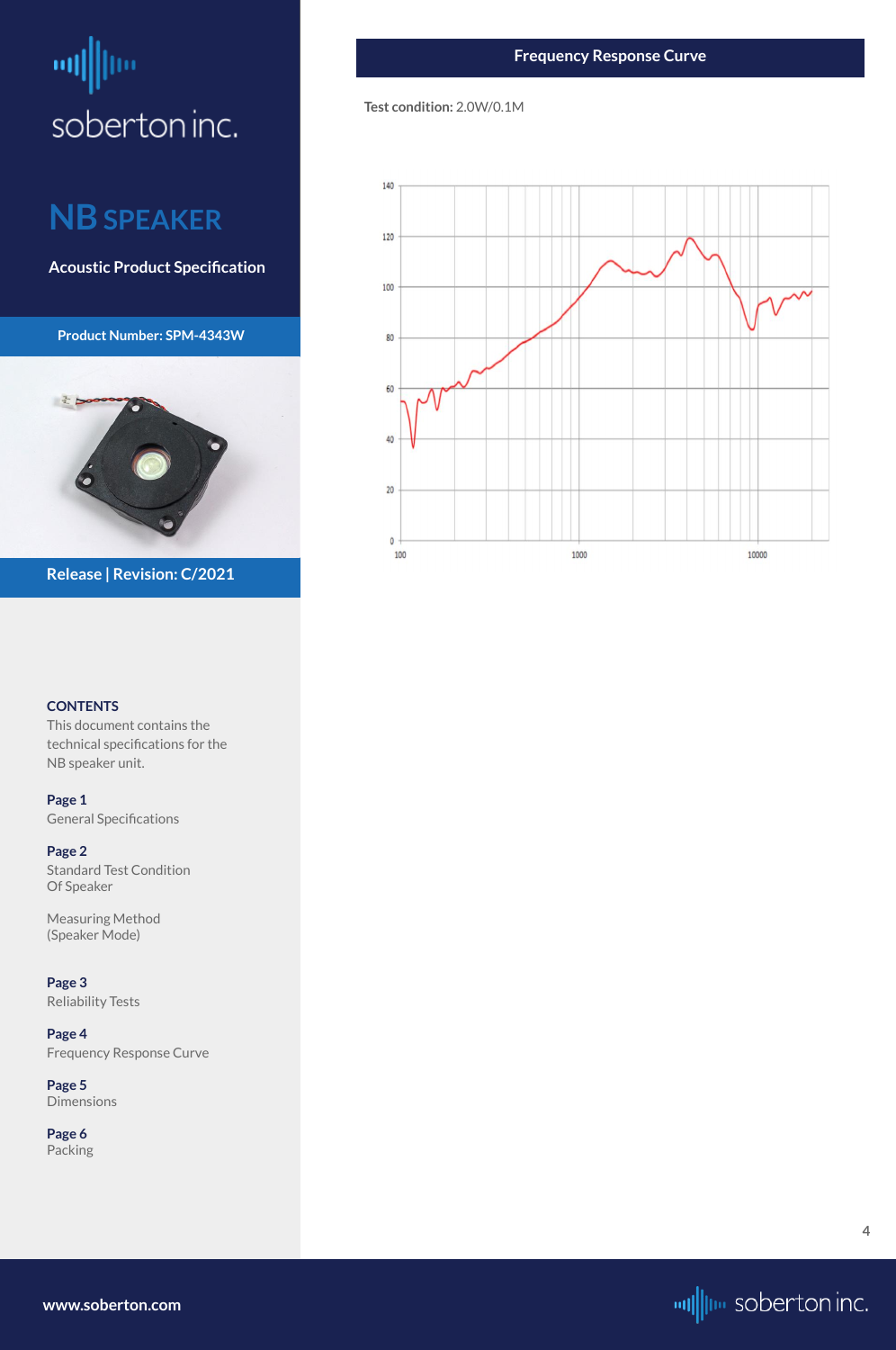# <span id="page-4-0"></span>щ soberton inc.

## **NB SPEAKER**

**Acoustic Product Specification**

**Product Number: SPM-4343W** 



#### **CONTENTS**

This document contains the technical specifications for the NB speaker unit.

**[Page 1](#page-0-0)** [General S](#page-0-0)pecifications

**[Page 2](#page-1-0)** Standard Test Condition Of Speaker

Measuring Method (Speaker Mode)

**[Page 3](#page-2-0)** [Reliability Test](#page-2-0)s

| Page 4                          |  |
|---------------------------------|--|
| <b>Frequency Response Curve</b> |  |

**Page 5** Dimensions

**[Page 6](#page-5-0)** [Packing](#page-5-0)

**Release | Revision: C/2021**

**[www.soberton.com](http://www.soberton.com)**



| No.                       | <b>Part Name</b>         | <b>Material</b>                      | Qty                           |
|---------------------------|--------------------------|--------------------------------------|-------------------------------|
| $\mathbf 1$               | Gasket                   | ABS                                  | $1\,$                         |
| $\overline{2}$            | Diaphragm                | PEN                                  | $\,1\,$                       |
| $\ensuremath{\mathsf{3}}$ | Voice Coil               | KSV + Cu                             | $1\,$                         |
| $\overline{4}$            | Plate 1                  | <b>SPCC</b>                          | $\,1\,$                       |
| $\mathfrak s$             | Main Magnet              | Nd Fe B                              | $\mathbf 1$                   |
| 6                         | Frame                    | <b>SPCC</b>                          | $\mathbf 1$                   |
| $\overline{ }$            | PCB                      | $FR-4$                               | $\,1\,$                       |
| 8                         | Wire (72mm)<br>Connector | UL1571 / AWG30#<br>$PH-2Y, 2P = 2.0$ | $\overline{2}$<br>$\mathbf 1$ |
| $\circ$                   | Cover                    | ABS                                  | $\,1\,$                       |
| $10\,$                    | Permeability Film        | White Cloth                          | $\,1\,$                       |
| $11\,$                    | Silk Screen              | <b>Black Cloth</b>                   | $\mathbf 1$                   |
| 12                        | Box                      | ABS                                  | $\,1\,$                       |

#### **Dimensions**

Tolerance: ±0.5 (unit: mm)

 $\phi$ 26